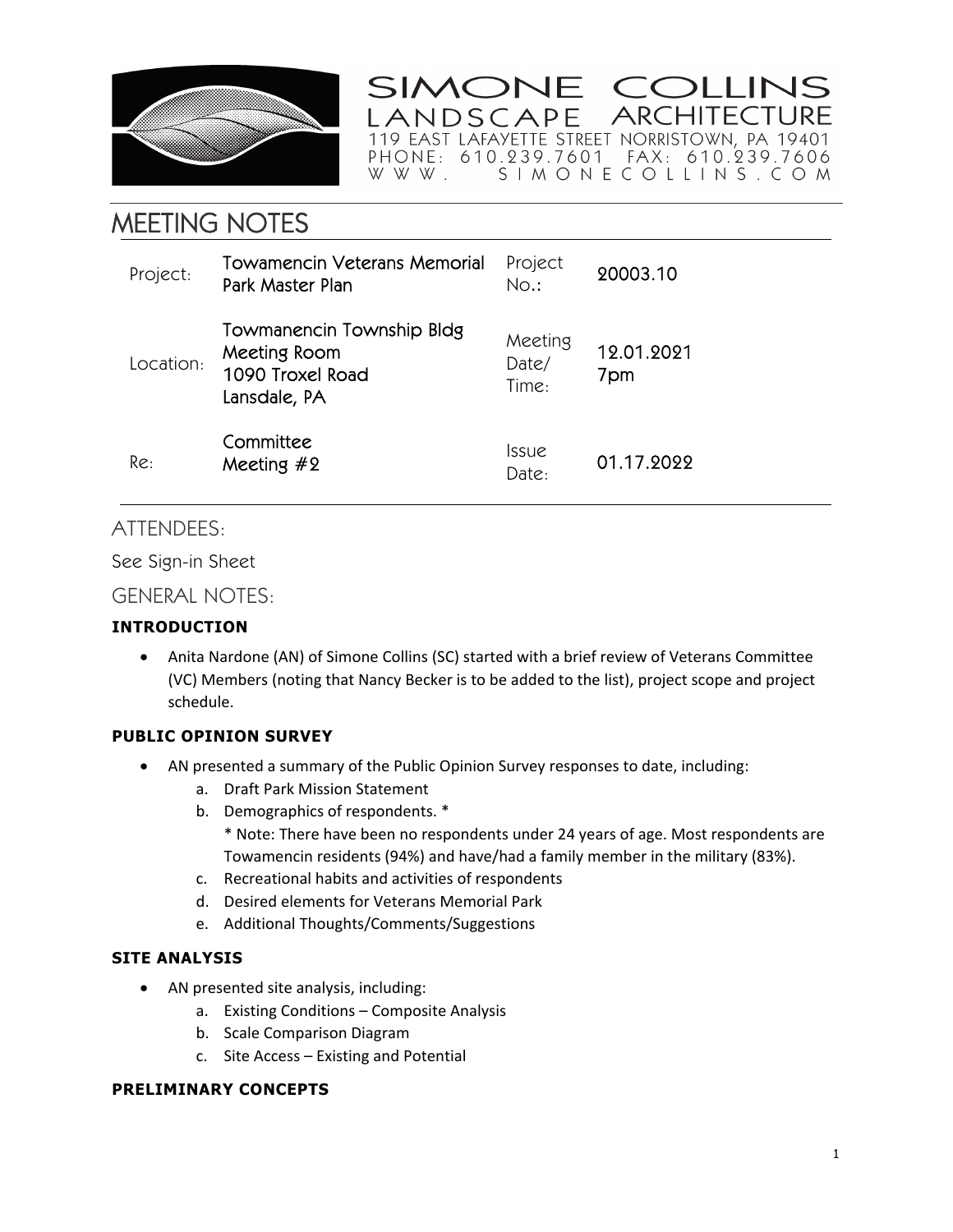- Peter Simone (PS) of SC presented three (3) Preliminary Concepts for Veterans Memorial Park, which explore alternative placements of elements including:
	- a. site access
	- b. vehicular access/parking areas
	- c. pedestrian/multi‐modal circulation
	- d. major and minor "plazas"
	- e. restrooms/pavilion
	- f. play area
	- g. lawn/open field
	- h. meadow/stormwater management
	- i. trees
- PS presented precedent images as examples of what conceptual elements might look like.

#### **VETERANS COMMITTEE FEEDBACK ON PRELIMINARY CONCEPTS**

- In response to comments from the Public Opinion Survey, VC members expressed opposition to an off-leash dog park, but were amenable to dog-walking, given that owners clean up after their pets. SC agreed that, while there has been an ongoing conversation about creating a dog park in the Township, this site is not the appropriate location for it.
- Regarding potential site access, a VC member asked whether pedestrian access will be provided into the park from the new residential development next to the shopping center. SC confirmed that this is the intention‐‐‐possibly coming through the shopping center.
- A VC member suggested that a portion of the land on the adjacent parcel along Tomlinson Road may be preserved land.
- VC members liked concepts 2 and 3 for their large, open areas.
- A VC member asked what would be located in a 'major' plaza. SC responded that it could be names, flags, art, seating, etc. and that, at this point in the design design process, the specifics are still open‐ended for 'major' and 'minor' plazas.
- The VC informed SC that the Township will bring a yardarm from Bustard Road to be incorporated into the Park (for a flagpole).
- A VC member suggested that, since the North Penn Water Authority had two buildings on their parcel (one with a restroom connection), keeping the Park restroom near that parcel would provide good economy. SC responded that access is important, and the location of the primary Park access will inform placement of the restrooms. At this time, the preferred access is from Reinert Road; creating the best design should be the priority and the other details will follow this component.
- A VC member noted that an entrance was already built at Forty Foot Road where a red light will be put in, and that there is a property there that may provide good Park access. SC clarified that this parcel is owned by PSDC, and that their intention is to build apartments there.
- A VC member liked Concept 1, because it uses the existing park access, and expressed concerns over increased traffic on Reinert Road. VC members noted that Reinert Road is already used as a shortcut to other locations. SC responded that the Concepts propose only 20 parking spaces, so it is likely that there would be no noticeable increase in traffic.
- A VC member noted that Butch Clemens and his wife no longer live in the house on Reinert Road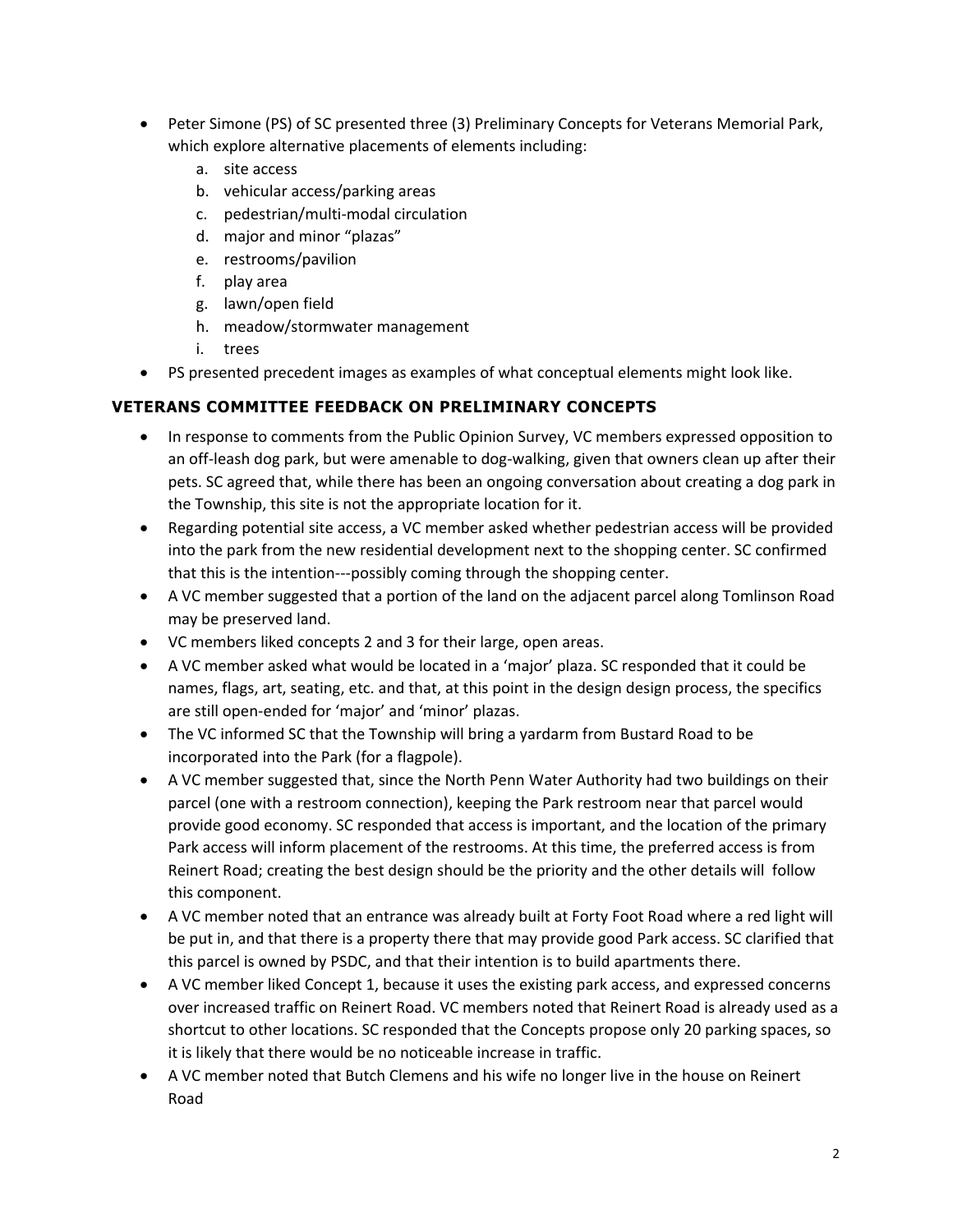- A VC member noted that stormwater runs off of this area and across Reinert. SC noted that runoff from this site goes into the stream. A VC member clarified that the stream runs to the left when it leaves the site (not east, as shown on the plan). SC to clarify base plan accordingly.
- A VC member suggested that the site access in Concept 1 (Allentown Road) is worse than it would be if pushed to the left of the cemetery, regarding site lines – cars barreling around the corner will not be visible. It was noted that the grades are very steep to the left of the cemetery, and that SC will look into this further.
- A VC member suggested that an easement for vehicular access could be proposed on the adjacent parcel along Tomlinson Road, as this would make for good site access. SC responded that this can be provided for on the plan, noting that, although vehicular access through this parcel may not be particularly advantageous to a developer, it is important to show that a connection is desirable at this location to get future "buy-in". SC has reached to the owner of this parcel with this suggestion and will see where that conversation goes.
- A VC member noted that a multi-use trail from Reinert Road would be great.
- A VC member asked who owns the property at Reinert and Tomlinson Roads. It was clarified that it is part of the larger parcel adjacent to the site and is owned by the Clemens Corporation.
- SC suggested that, depending on the response from Clemens, maybe two alternate plans will be presented in the report.
- A VC member asked if the comments and list of important items from Committee Meeting #1 fit into this plan. SC responded yes, and that these concepts are still basic ideas. SC will send the list of previous comments so that they can be looked over side‐by‐side with the concepts.
- A VC member asked if there is a lid on the budget for this plan. SC has not been given direction from the board, but that, while being conscious of costs, we do not want to hinder creativity. It was noted that the Board of Supervisors typically makes a plan first and then looks at the cost.
- A VC member suggested that in the smaller Clemens parcel, if the vehicular access went straight through the lot, it may be more attractive to Clemens and still leave enough room for two residences (with a shared residential/Park vehicular access).
- A VC member noted that the same could be done off Tomlinson since a driveway/road will be necessary to access all lots in a future development.
- VC members noted that there has been discussion of a senior facility on the Clemens Tomlinson Road property.
- SC noted that, if Clemens responds that they will not agree to vehicular access through their parcels, SC would be obligated to not show these options to the public.

#### **KEY PERSON INTERVIEWS**

To be conducted either after Public Meeting #2 or after development of the Draft Master Plans.

- Neighboring residents
- Clemens Corporation as future neighbors of the Park
- AN noted that a survey respondent (Bob DiDomizio) provided some creative funding ideas, such as having donors 'adopting' plazas. VC members noted that he has been involved in fundraising campaigns.
- SKF a citizen of the Township. Park could be a place for employees…? Mark Nicoletti would know of someone to reach out to  $-$  it is his property.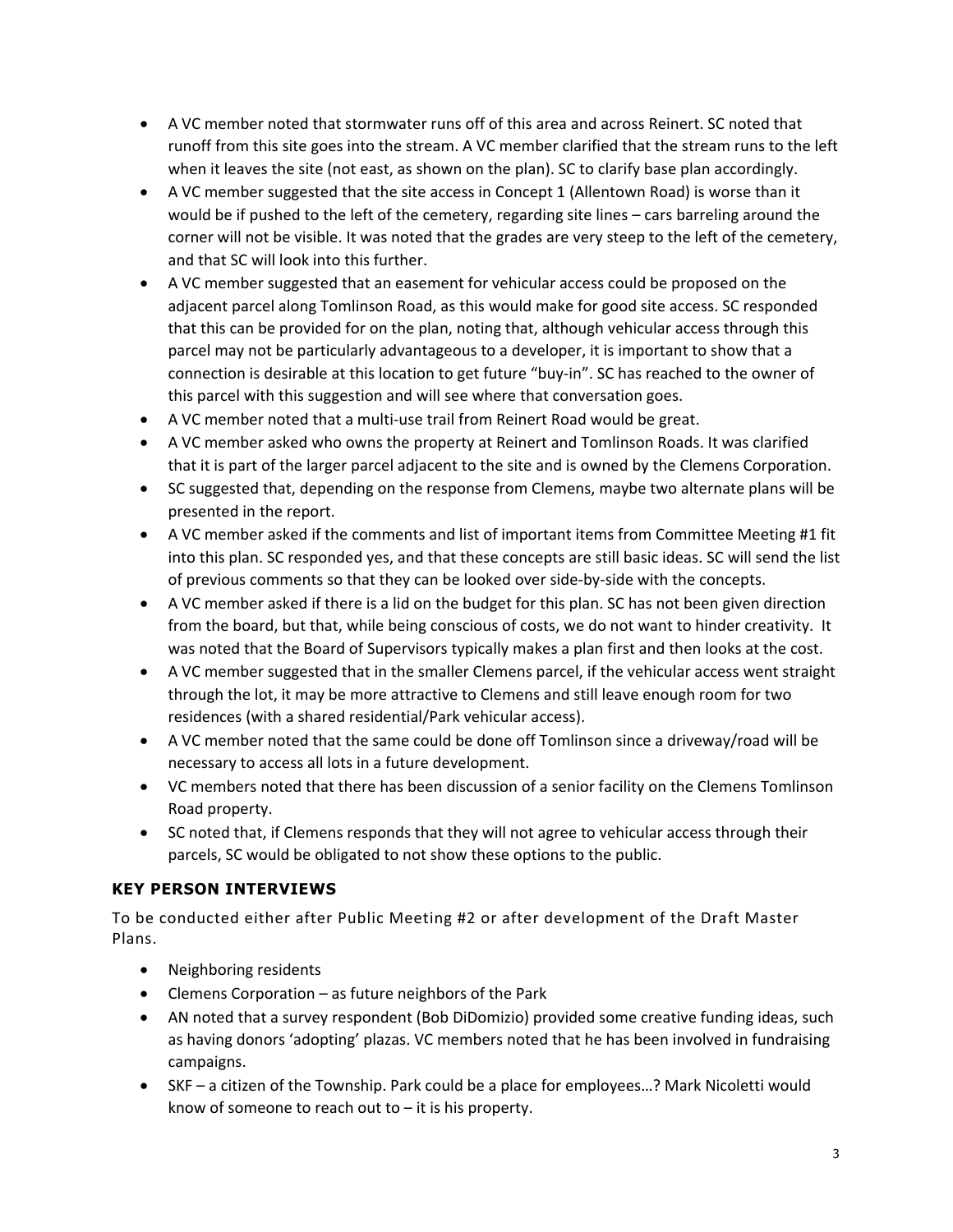- Rick Walfrack a "rain maker". Raised funds for Honor Flights. Resident of Towamencin. Federal Employee
- Dock Woods Community Living Branches(?) Ed Brubeck CEO (?)
- Dock Woods and Dock Mennonite Academy have projects that are both in land development

#### **ACTION ITEMS**

Simone Collins:

- Update and send flyer for Public Meeting #2
- Send list of conceptual comments/items from Committee Meeting #1

Veterans Committee:

- Public involvement is and will continue to be an essential component to the Towamencin Veterans Park process. Veterans Committee Members are encouraged to continue to promote the Public Opinion Survey, *particularly to underrepresented segments of the Township's population*, through available channels:
	- o Website
	- o Social media
	- o School handouts?
	- o Clubs/orgs?
	- o Etc.?
- Review Preliminary Concepts (alongside conceptual comments/items) and provide feedback/guidance
- Finalize Veterans Memorial Park Mission Statement for Public Meeting #2
- Provide contact info for KPI's to Joe Meehan (?) to relay to SC

#### **NEXT STEPS**

• The second public meeting will take place on January 18<sup>th</sup> as a 'hybrid' meeting (in-person attendance and live streamed via the web) at the Township Building at 7pm.

This report represents the Professional's summation of the proceedings and is not a transcript. Unless written notice of any correction or clarification is received by the Professional within ten days of issue, the report shall be considered factually correct and shall become part of the official project record.

Sincerely, SIMONE COLLINS, INC. LANDSCAPE ARCHITECTURE

futa Annive

Anita Nardone, PE